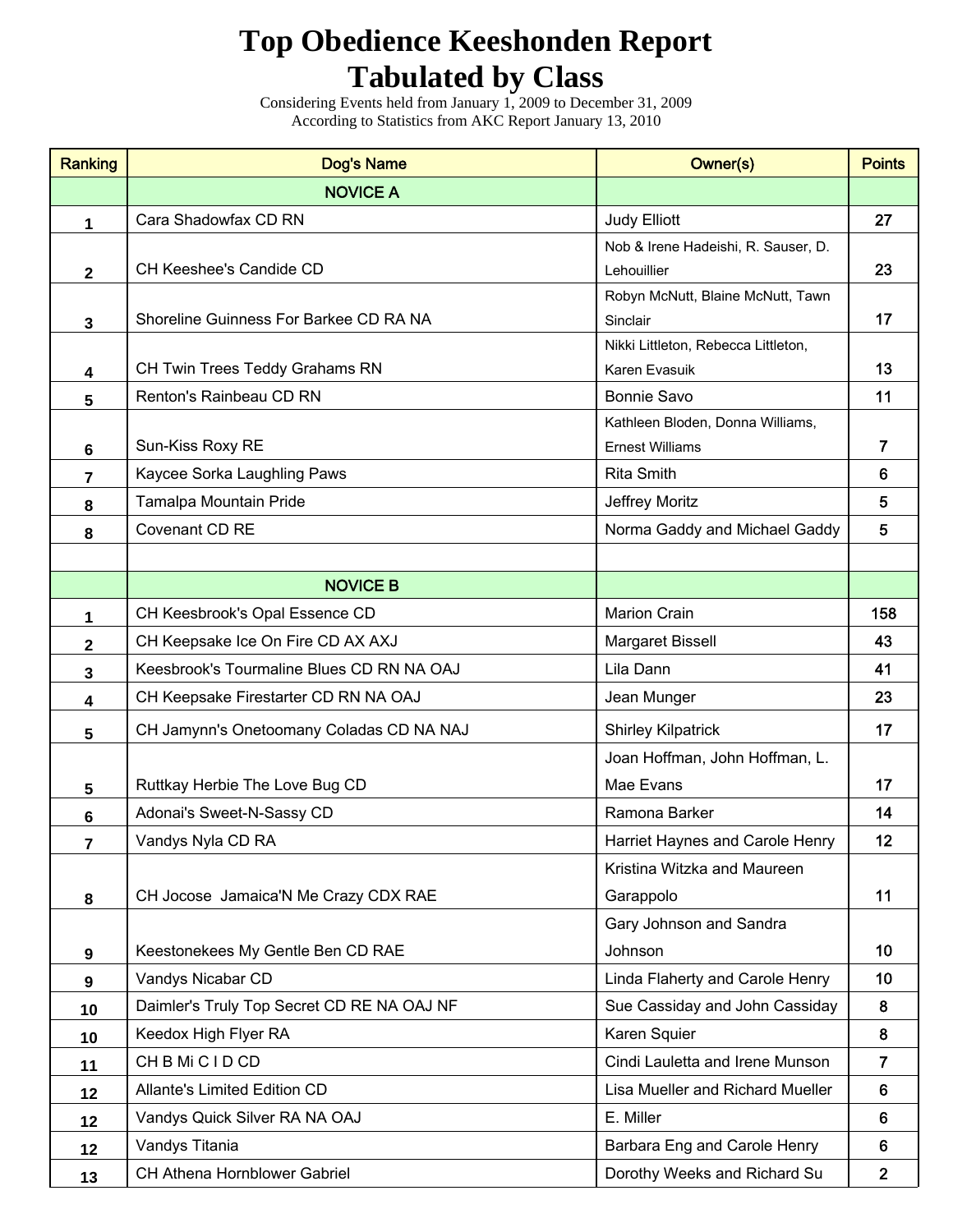| 13 | CH Odyssey's Angel Incognito CD RE NA NF               | Sue Cassiday                     |  |
|----|--------------------------------------------------------|----------------------------------|--|
|    |                                                        | Kristine Arnds, Charlene Valdez, |  |
| 13 | CH Winsome's Check Me Over RA                          | <b>Tawn Sinclair</b>             |  |
|    |                                                        | Thomas Faubel, Kristine Faubel,  |  |
| 13 | Star-Kee's Who Ray For Hollywood                       | Robin Stark, Jimmy Kranz         |  |
|    |                                                        | Eileen Parr, James Parr, Tawn    |  |
| 14 | <b>CH Shoreline's Celebration RN</b>                   | Sinclair                         |  |
| 14 | CH Traleigh Kj Elektralyte CD RN OA AXJ OF             | Emily Taggart and Kristen Dowd   |  |
| 14 | Donna Powell and Marti Carr<br>Swankee's Harvest Magic |                                  |  |

|                         | <b>OPEN A</b>                                           |                                  |                |
|-------------------------|---------------------------------------------------------|----------------------------------|----------------|
|                         |                                                         | Kristina Witzka and Maureen      |                |
| 1                       | CH Jocose Jamaica'N Me Crazy CDX RAE                    | Garappolo                        | 34             |
|                         |                                                         | Barbara Morrison and William     |                |
| $\mathbf{2}$            | Spirit's Prime Image O Ashbrook CDX                     | Morrison                         |                |
| $\overline{\mathbf{3}}$ | CH Kuhls Mardi Gras Mystery CD RE OA OAJ                | Vicki Youngmeyer                 | 8              |
| 4                       | Adonai's Sweet-N-Sassy CD                               | Ramona Barker                    | $6\phantom{1}$ |
| 4                       | Klassic's Play With Fire CD RE                          | Ann McHugh                       | 6              |
| 5                       | CH Jo-Lyn's Dasher CDX RE OA NAJ AXP AJP NFP            | Donna Schmitt and Janit Johnson  | 1              |
| 5                       | Ruttkay Autumn Bronze VCD1 RE NF                        | Daisy Mae Kramer                 | 1              |
|                         |                                                         |                                  |                |
|                         | <b>OPEN B</b>                                           |                                  |                |
| 1                       | CH MACH2 Keepsake Giving Me Chills UDX                  | Margaret Bissell                 | 78             |
|                         | CH OTCH Klassic's Keeping It Up UDX15 OM1 AX AXJ NAP NJ | Bonnie Burman and Terry          |                |
| $\mathbf{2}$            | P                                                       | <b>Burman</b>                    | 57             |
| $\mathbf{3}$            | Laser Stayn Live Thru Trumpet UDX RE                    | <b>Bonnie Davis</b>              | 53             |
| 4                       | CH Shoreline's Tuff Act To Follow CDX RAE MX MXJ OF     | Tawn Sinclair and John Sinclair  | 18             |
| 5                       | CH OTCH MACH2 Keepsake Moonlight Serenade UDX4          | Margaret Bissell                 | 17             |
| 6                       | Tyson The Terrific UD NA NAJ                            | <b>Bonnie Savo</b>               | 15             |
| 7                       | Geluk Miss Daffodil Hillside CDX MX MXJ                 | M. Boyle                         | 11             |
|                         |                                                         | Ronnie Leith, Jimmy Kranz, Robin |                |
| $\overline{7}$          | Star-Kees' Proof Positive UD                            | <b>Stark</b>                     | 11             |
| 8                       | CH Paradise Kees' Alotta Colada UD MX MXJ               | <b>Shirley Kilpatrick</b>        | 10             |
| 9                       | CH Daimler's Summer Adventure CDX RA AX AXJ NF          | Joy-Ann Pool                     | 8              |
| 10                      | Victor Clark UD RN                                      | Robin Clark                      | 7              |
| 11                      | Ruttkay Autumn Bronze VCD1 RE NF                        | Daisy Mae Kramer                 | 1              |
|                         |                                                         |                                  |                |
|                         | <b>UTILITY A</b>                                        |                                  |                |
| 1                       | CH Daimler's Moonlight Magic CDX RE OA NAJ OAP NJP NF   | Lois Albright                    | 6              |
| 1                       | CH Paradise Kees' Alotta Colada UD MX MXJ               | <b>Shirley Kilpatrick</b>        | 6              |
|                         |                                                         |                                  |                |
| 1                       | Musikkees Rockee MTN High UD RAE OA OAJ                 | Jo Ann Hoffpauir                 | 6              |